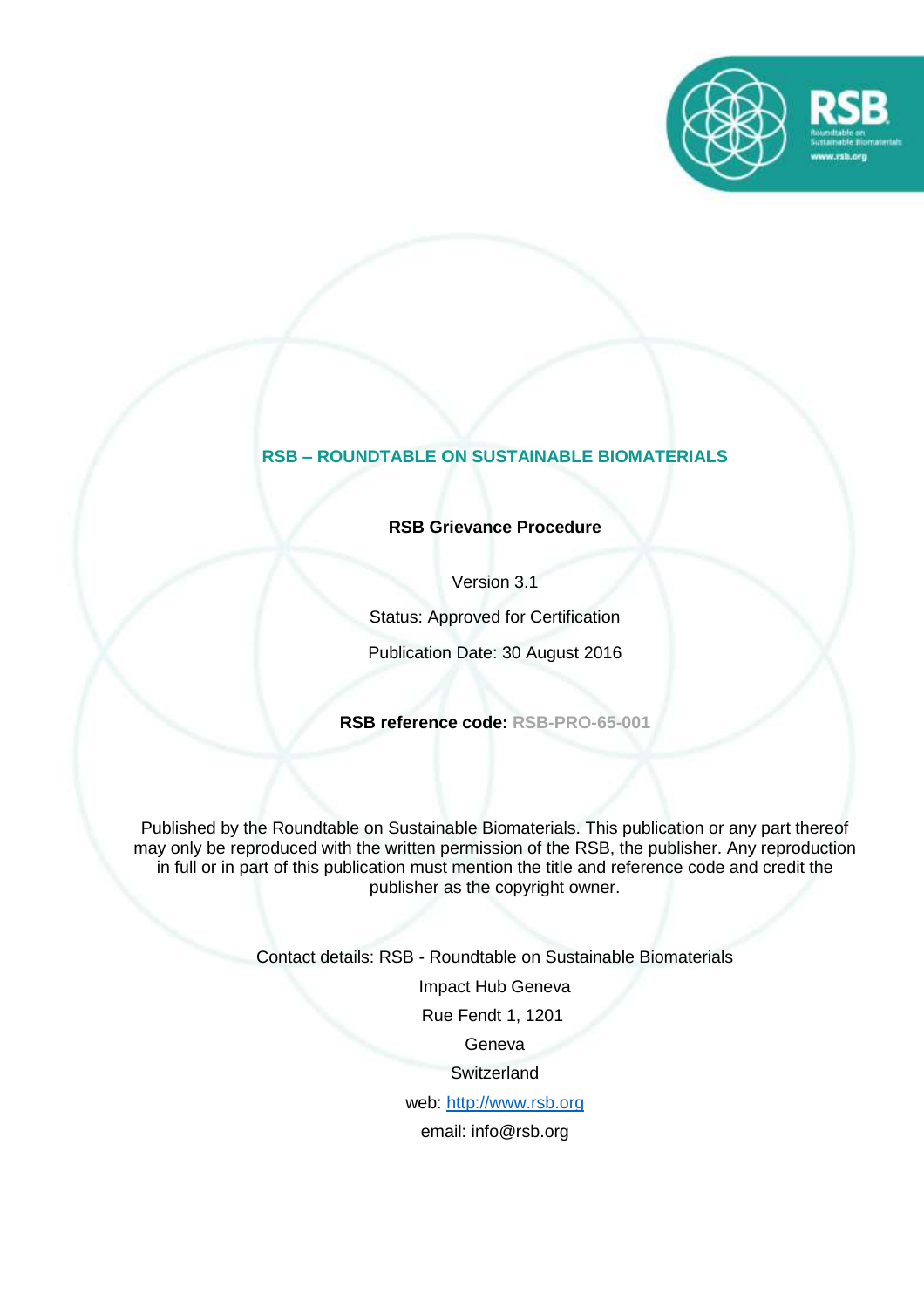

#### **Objectives and summary**

The aim of this procedure is to ensure that grievances against the implementation of RSB policies and procedures, recognized certification bodies, their certification decisions, and RSB members are handled in a timely, comprehensive, consistent, transparent, and effective manner.

This document explains the grievance process, and refers to the work of: the RSB Secretariat, RSB-accredited Certification Bodies, recognized Accreditation Bodies, RSB Members, and Participating Operators.

The term "grievance" is hereby intended to have similar meaning as the terms "complaint," "dispute," "challenge," "conflict," and any similar term connoting dissatisfaction with some aspect of the RSB system, such as compliance of a Participating Operator or a Certification Body with official RSB standards or procedures, as well as the general functioning of the RSB governance or multi-stakeholder dialog.

Although this procedure is aimed at formal grievances, the processes outlined can be used for any allegation brought to the attention of RSB, RSB Certification Bodies or RSB Accreditation Bodies.

As required in RSB-STD-30-001, in RSB-PRO-70-001 and in RSB-PRO-75-001, Participating Operators, Certification Bodies and Accreditation Bodies shall have their own grievance processes. These should be readily accessible to communities, employees and other stakeholders so that these parties can raise their concerns and gain redress. Such grievance process should also be consistent with the process outlined in this procedure, whereby concerns are recorded and the details of what actions were agreed and taken are logged, and where resolutions are mutually agreed and appropriately documented.

### **Changes from the previous version (RSB-STD-65-001, Version 2.0)**

- The RSB Secretariat, and RSB Members are now allowed to bring grievances.
- Certification Bodies and Accreditation Bodies are allowed to use different terminology (Section C).
- The report following investigations (Section J) is now due within 90 days (60 previously).
- The scope of issues has increased to include allegations of breaches by the RSB Secretariat of their own policies, or of an RSB Member against the Membership Agreement.
- The procedure no longer requires agreement by consensus on the resolution of the grievance. This did not seem appropriate for grievances related to certification or accreditation decisions.
- The procedure no longer requires parties to agree to hire a mediator for unresolved grievances. This did not seem feasible given that one of the disputing parties may be external to the RSB system.
- If an appeal is considered a regular grievance by an Accreditation Body, then the normal process and timeline (Section J) apply.
- Documentation now required for only 5 years, not 10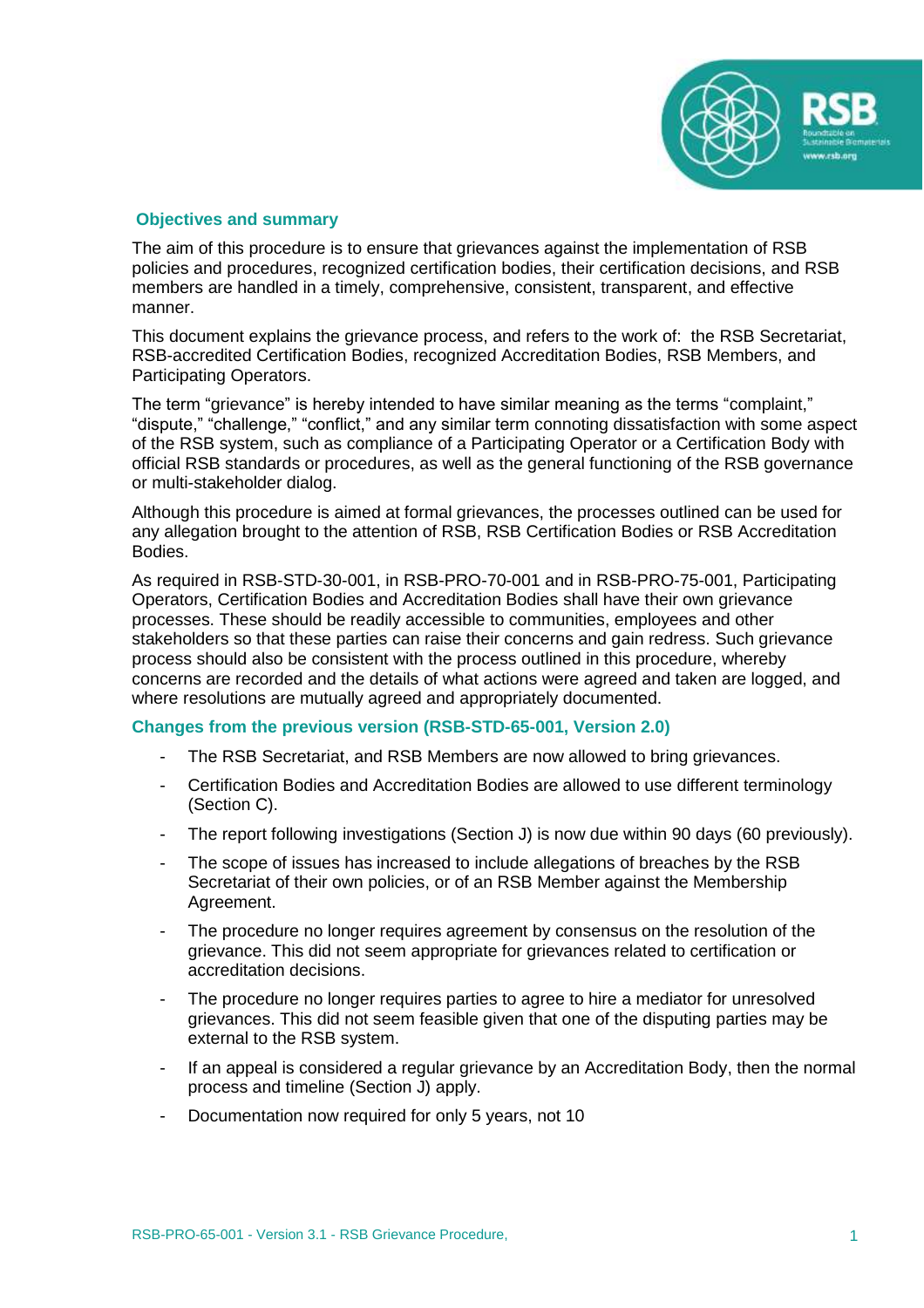

### **Changes from the previous version (RSB-STD-65-001, Version 3.0)**

- Competent national or regional authorities were added to the parties eligible to submit grievances

#### **Comments on and review of this document**

Any party can make comments on the procedures described in this document by writing to the RSB Secretariat. The Secretariat will undertake a regular review of this document every three years, or earlier if deemed necessary by the Secretariat or RSB Board. The review shall take into account any comments received and the actual working practices of the Secretariat. Changes regarding wording or minor operational details can be approved by the Secretariat. Major changes shall be approved by the RSB Board.

### **TABLE OF CONTENTS**

| А.               |  |
|------------------|--|
| В.               |  |
| C.               |  |
| D.               |  |
| Е.               |  |
| Е.               |  |
| G.               |  |
| Η.               |  |
| L.               |  |
| J.               |  |
| $\pm$            |  |
| H.               |  |
| III.<br>$IV_{-}$ |  |
| K.               |  |
| L.               |  |
| М.               |  |
| N.               |  |
| $\mathbf{O}$ .   |  |
| P.               |  |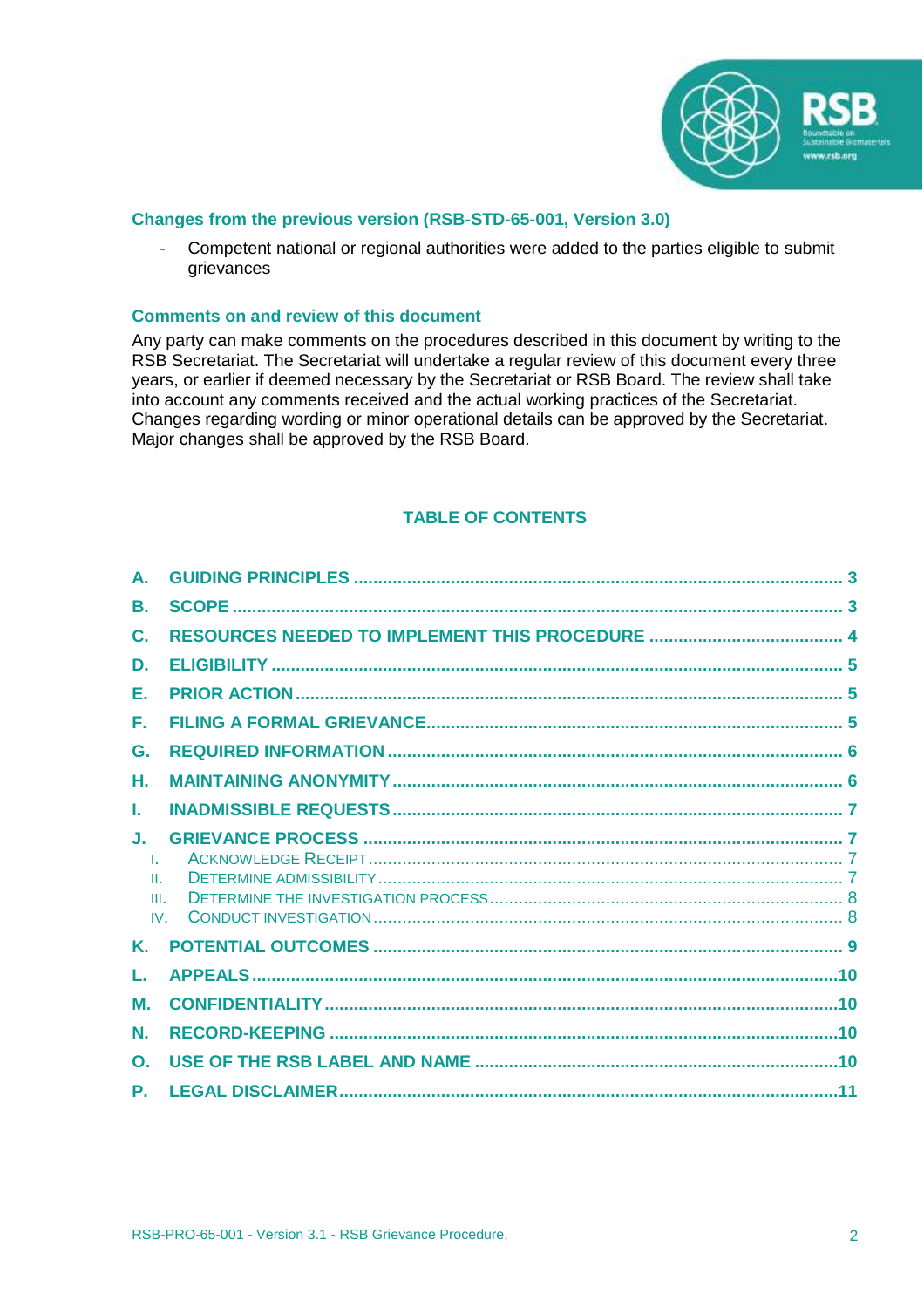

# **A. Guiding principles**

<span id="page-3-0"></span>Grievances should be dealt with in a timely, comprehensive, consistent, transparent, and effective manner. The following are the guiding principles for dealing with grievances:

- Issues between parties should be resolved at the lowest level possible.
- Communication is to be open and fluid and parties should have adequate notice to respond and participate in the process.
- Communication is to be timely and decision-making is to be as expeditious as possible.
- Persons involved in investigating the case and making decisions are to declare any personal interest, be unbiased, and act without prejudice and in good faith.
- The process is to be conducted in a way that is fair to all the parties involved.
- Wherever possible, parties should be entitled to enquire about and respond to the evidence of the other party.
- Decisions should take into account relevant considerations and mitigating circumstances, and ignore irrelevant considerations.

### <span id="page-3-1"></span>**B. Scope**

This grievance process covers the following organizations:

| Table 1                   |                                                                                                                                                                                                                                                                                                                                                                                                                                                                                      |  |  |
|---------------------------|--------------------------------------------------------------------------------------------------------------------------------------------------------------------------------------------------------------------------------------------------------------------------------------------------------------------------------------------------------------------------------------------------------------------------------------------------------------------------------------|--|--|
| Organization              | <b>Roles and responsibilities</b>                                                                                                                                                                                                                                                                                                                                                                                                                                                    |  |  |
| Participating<br>Operator | Organizations involved in the production of biomass or its derivatives,<br>which successfully applied for entering the RSB certification process.<br>Note: all participating operators do not necessarily obtain RSB<br>certification, as some of them may fail during the audit process.                                                                                                                                                                                            |  |  |
| <b>Certification Body</b> | Organizations accredited by the Accreditation Body to audit and<br>certify against the RSB Standards. A Certification Body makes the<br>decision on an Operator's compliance with the RSB Standards and<br>issues the RSB Certificate.                                                                                                                                                                                                                                               |  |  |
| <b>Accreditation Body</b> | The Accreditation Body is responsible for accrediting a Certification<br>Body to audit and certify against the RSB Standards and ensuring<br>that the Certification Body has standard operating procedures that<br>meet RSB requirements in terms of auditing, certification decisions,<br>and resolution of grievances.                                                                                                                                                             |  |  |
| <b>RSB Secretariat</b>    | The RSB Secretariat has responsibility for the development of the<br>RSB Standards, including managing stakeholder consultation. It is to<br>implement the RSB Vision and Mission in accordance with the<br>governance processes set out by the RSB Board of Directors and<br>Assembly of Delegates. The RSB Secretariat is responsible for<br>recognizing an Accreditation Body to accredit Certification Bodies and<br>ensuring that the Accreditation Body has standard operating |  |  |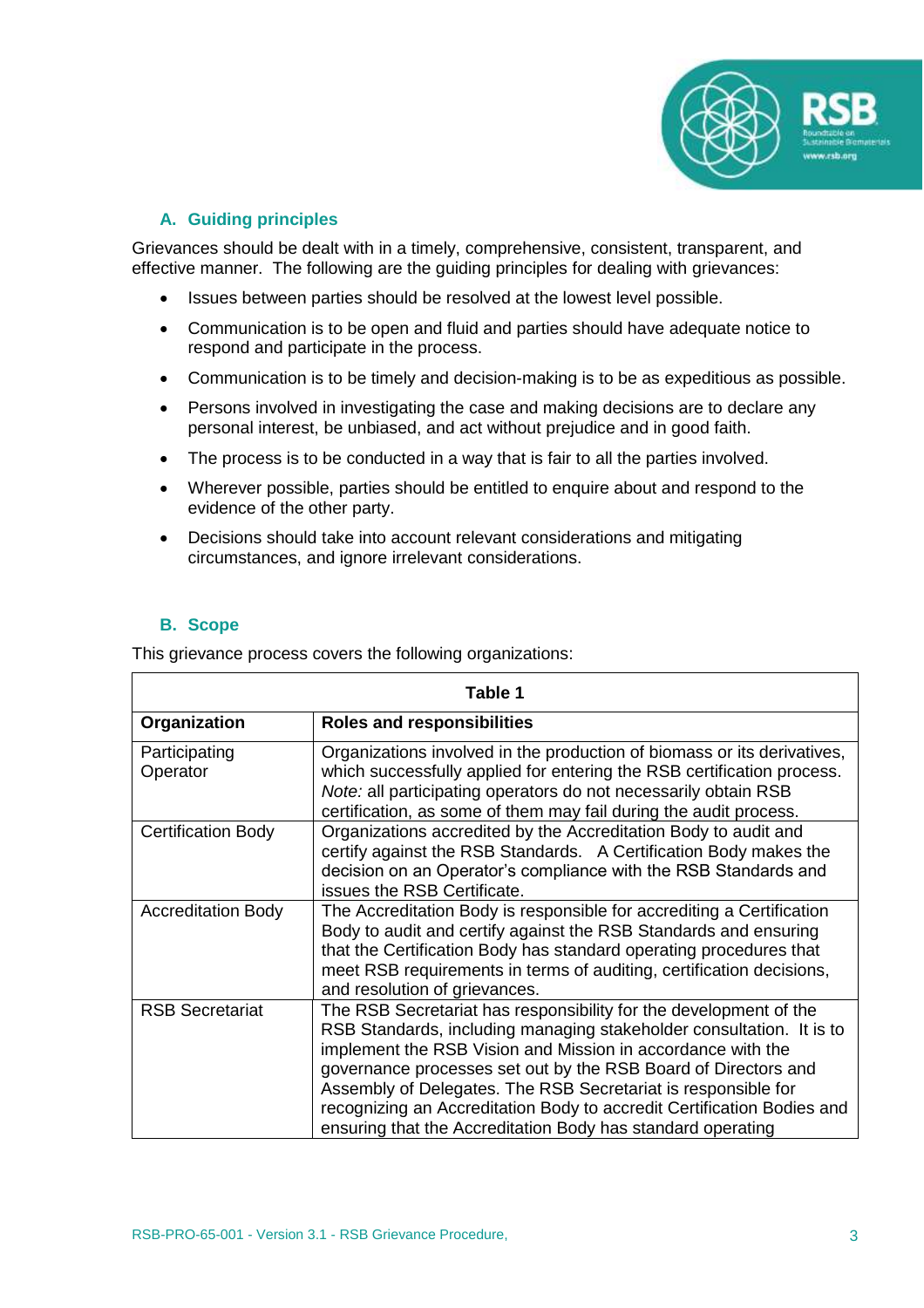

|                    | procedures that meet RSB requirements in terms of assurance,<br>accreditation, and resolution of grievances.                                                                                                                                                      |
|--------------------|-------------------------------------------------------------------------------------------------------------------------------------------------------------------------------------------------------------------------------------------------------------------|
| <b>RSB Members</b> | The obligations and responsibilities of RSB Members are outlined in<br>the RSB Articles of Association and include upholding the vision and<br>mission of the RSB and conducting affairs in a manner suitable to<br>supporting the vision and mission of the RSB. |

Participating Operators, accredited Certification Bodies, Accreditation Bodies, and the RSB Secretariat are to publish and follow a grievance process in accordance with this procedure. The process should be easily accessible to all stakeholders. If a Certification Body has an existing procedure that covers all of its auditing and certification, it can be applied to RSB so long as it meets or exceeds the requirements of this procedure. In cases where it does not, the additional requirements of this procedure will need to be adopted by the Certification Body.

### **C. Resources needed to implement this procedure**

<span id="page-4-0"></span>As required in RSB-STD-30-001 (Standard for Participating Operators), RSB-PRO-70-001 (General Requirements for Certification Bodies) and RSB-STD-75-001 (General Requirements for Accreditation Bodies), Participating Operators, accredited Certification Bodies and recognized Accreditation Bodies shall amend their existing grievance mechanisms in line with the process outlined in this procedure.

Certification Bodies and Accreditation Bodies may use an alternative terminology to refer to grievances (e.g. "complaints", "appeals", "disputes", "conflicts", etc.) as long as their resolution mechanisms are in line with the process outlined in this procedure.

Sufficient resources shall be allocated to the implementation of these mechanisms.

Participating Operators, Certification Bodies, Accreditation Bodies, and RSB Secretariat shall appoint a person who functions as a Grievance Manager. This person is responsible for investigating and responding to grievances. These organizations also have the option to outsource this responsibility to a third-party so long as that third-party meets all of the obligations of this procedure.

In all cases, the Grievance Manager or designate is to be unbiased and to act without prejudice and in good faith with the aim of resolving any grievance. Any personal interest in any case shall be declared and the Grievance Manger or designate shall recuse him/herself from any issue where there is a clear conflict of interest and appoint another person to act in his/her stead.

The Participating Operator, the Certification Bodies, the Accreditation Bodies, and RSB Secretariat are to recognize that additional staff time may be needed to conform to these processes, and they should each have funds allocated to investigations and fulfillment of the grievance process.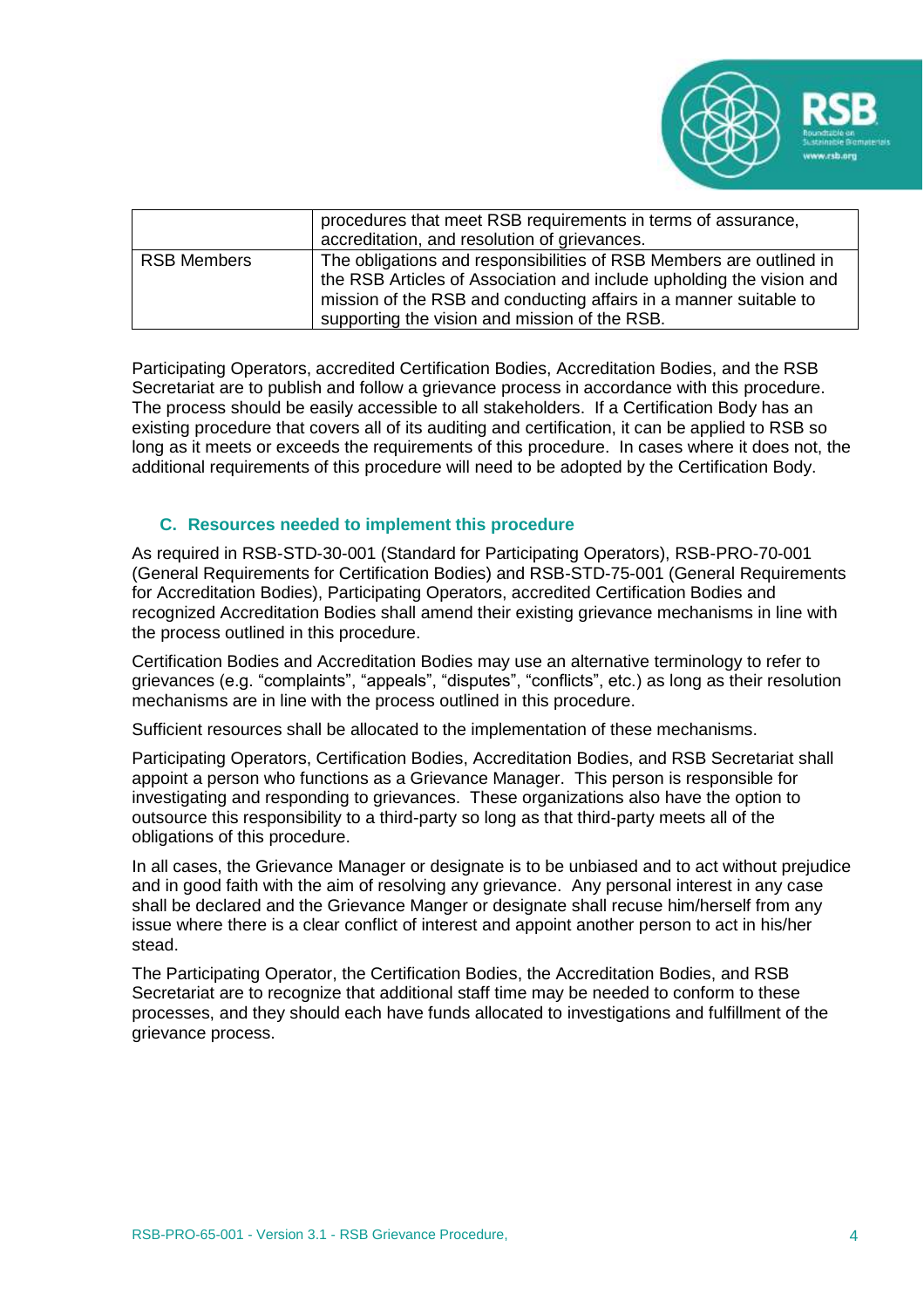

# **D. Eligibility**

<span id="page-5-0"></span>Parties that are eligible to make grievances are:

(1) Participating Operators and their employees, in case of grievances in relation with their employer's compliance with RSB standards;

- (2) Auditors and certification bodies;
- (3) Accreditation bodies;
- (4) RSB Members
- (5) RSB Secretariat staff members;

(6) Third parties with a material interest in the activities of the RSB, Certified Participating Operators, Accredited CBs, and Accreditation Bodies, including community groups, NGOs, trade unions and competent national or regional authorities (e.g. competent authorities of EU Member States).

### <span id="page-5-1"></span>**E. Prior Action**

Before a formal grievance is presented, the party which has a grievance is to make all reasonable attempts to resolve it directly with the person/organization in question and to give the respondent an opportunity to respond to and/or rectify the situation. For grievances against a Participating Operator, the Operator's own grievance and complaints process should be first used before resorting to the formal grievance procedures described in this document.

Participating Operators, Certification Bodies and Accreditation Bodies who are subject to the grievance shall alert the RSB Secretariat to the grievance and explain what is being done to resolve the situation.

# **F. Filing a Formal Grievance**

<span id="page-5-2"></span>If dialogue between the parties does not resolve the situation, then the party may present a formal grievance. The party which brings forth the grievance shall demonstrate that they made a good faith effort to resolve the grievance directly with the person/organization in question.

The types of grievances that are considered by this procedure, and the Accountable Organization to whom the grievance should be addressed, are outlined in the table below.

| Table 2                                                                       |                                                 |  |
|-------------------------------------------------------------------------------|-------------------------------------------------|--|
| <b>Grievance Type</b>                                                         | <b>Grievance to be filed</b><br>with            |  |
| Allegation of a breach of Standards by a Participating<br>Operator.           | <b>Certification Body</b>                       |  |
| Quality of an audit or certification services and certification<br>decisions. | Certification<br><b>Body/Accreditation Body</b> |  |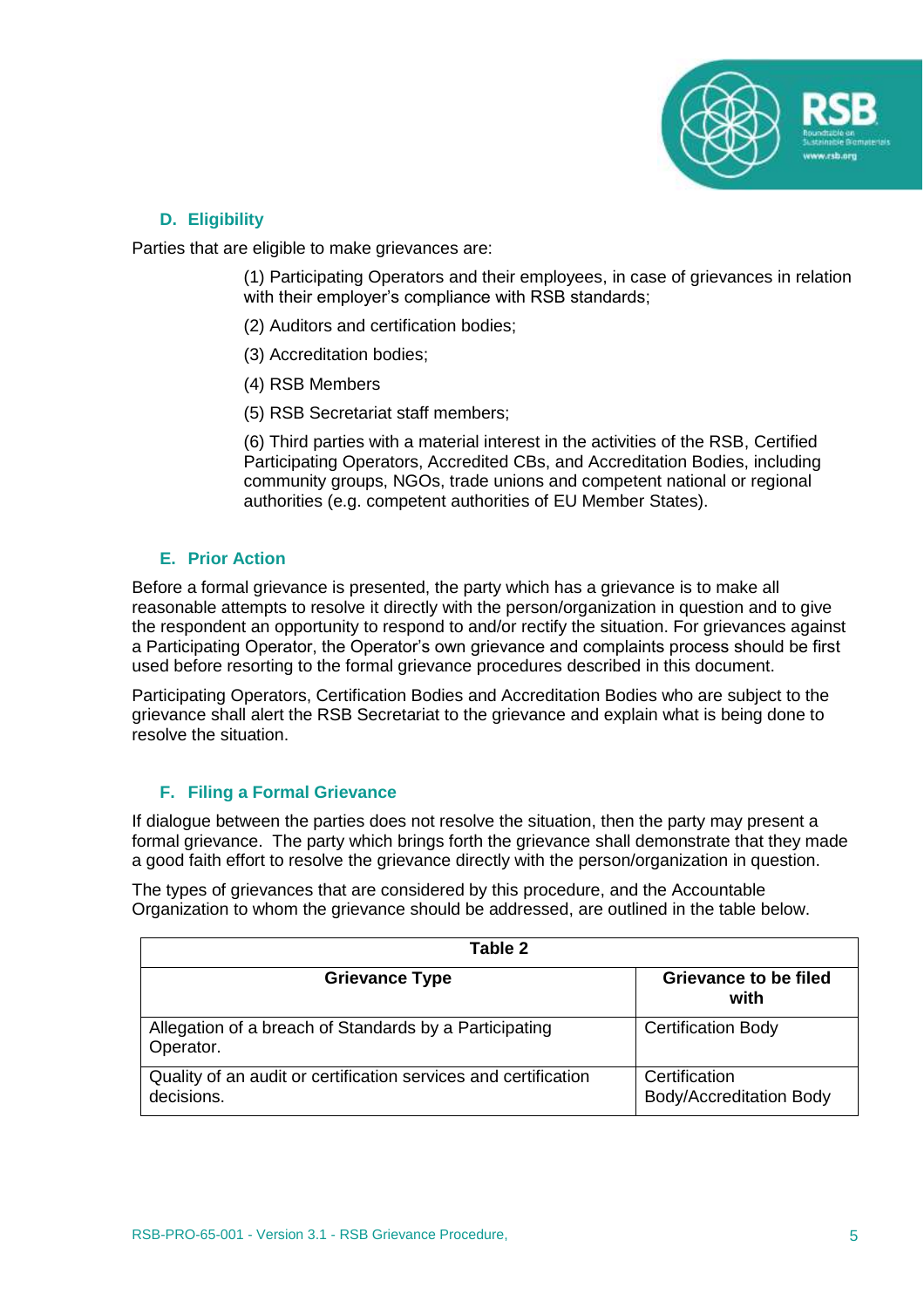

| Alleged failure of an Accreditation Body to follow policies and<br>operating procedures, including managing and monitoring the<br>performance of accredited Certification Bodies.               | <b>Accreditation Body</b> |
|-------------------------------------------------------------------------------------------------------------------------------------------------------------------------------------------------|---------------------------|
| Alleged failure of RSB to follow policies and operating<br>procedures, including managing and monitoring the<br>performance of recognized Accreditation Bodies.                                 | <b>RSB Secretariat</b>    |
| Alleged failure to follow RSB Standards governance processes<br>and/or policies and operating procedures (including the<br>process for standards development and related terms of<br>reference) | <b>RSB Secretariat</b>    |
| Grievance against an RSB Member for its behavior and/or<br>failure to comply with its membership requirements.                                                                                  | <b>RSB Secretariat</b>    |

Any other type of grievance may be considered, but could be deemed inadmissible. The grievance should be based on events occurring within the past twelve months.

If the grievance is filed with the wrong organization, then that organization shall let the party know that the grievance is not accepted, and indicate with which organization they need to file the grievance.

### **G. Required Information**

<span id="page-6-0"></span>Parties filing a grievance shall provide the following information in writing to the accountable organization:

(1) Basic information about yourself/your organization

(2) Details about the grievance (including details of all relevant stakeholders and a detailed summary of the issues)

(3) Evidence to support the grievance (this includes verifiable information, records, observations, personal knowledge and/or statements of fact, which can be qualitative or quantitative)

(4) Expected outcomes, including alternatives for resolution of the dispute;

(5) Evidence of the steps already taken to resolve the grievance directly (including if the parties have applied to or employed an external mediation process)

The accountable organization has the right to return incomplete complaints to the submitting party, with an explanation of what is needed to constitute a complete submission that can then be further processed.

### <span id="page-6-1"></span>**H. Maintaining Anonymity**

If the party feels that they shall maintain anonymity throughout the grievance process, they shall declare this at the time of filing a formal grievance as well as explain why anonymity shall be maintained. If anonymity is requested, the organization with which the grievance is filed will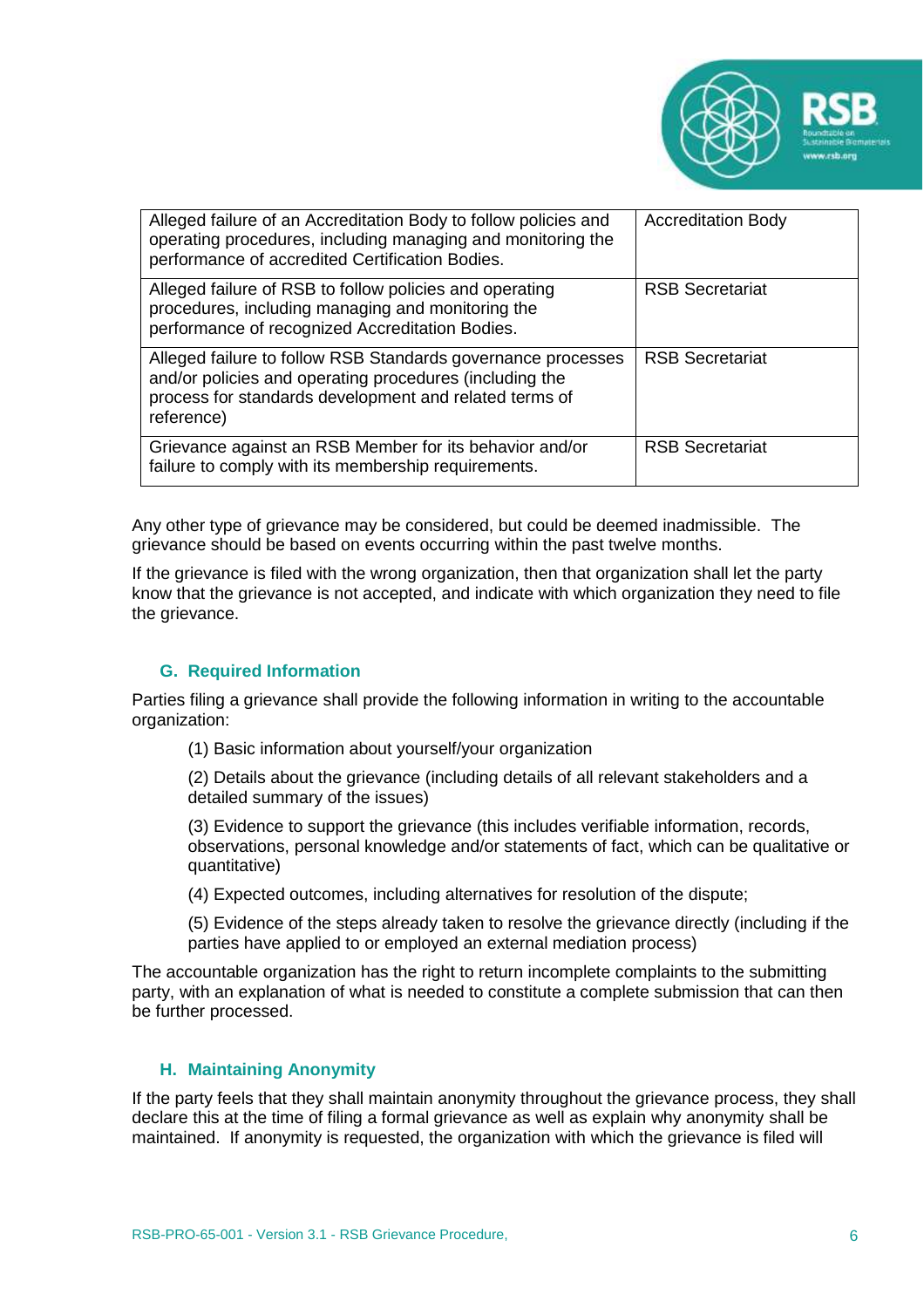

consider the request and may grant anonymity, unless the organization's internal rules prohibits anonymous submissions.

If anonymity cannot be granted for any reason, the party that filed the grievance has the right to rescind the grievance. If anonymity is granted, the RSB Secretariat, Accreditation Bodies and/or Certification Bodies will protect the identity of the party throughout the process.

### **I. Inadmissible Requests**

<span id="page-7-0"></span>The following grievances are inadmissible:

(1) Grievances that are trivial, vexatious or appear to have been generated to gain competitive advantage.

(2) Grievances that are not supported by compelling, objective evidence. Save for exceptional circumstances, complaints cannot be investigated where they are based on hearsay alone.

(3) Grievances that recommend changes to the published standards or supporting documents.

Note: These should be addressed not as a grievance, but addressed through RSB-PRO-15-001 which outlines the procedure for changes to standards.

(4) Grievances from interested parties concerning private disputes between them (or those they represent).

(5) Cases where grievances do not explicitly relate to RSB standards, policies, or activities.

### <span id="page-7-2"></span><span id="page-7-1"></span>**J. Grievance Process**

#### i. Acknowledge Receipt

The accountable organization will acknowledge receipt of the grievance, informing the party that submitted that its grievance is being reviewed for standing. This is to occur in writing within five business days.

The accountable organization will also inform the party against whom the grievance is made and share the details of the grievance. This is to occur in writing within five business days.

The accountable organization will log the grievance and save all relevant materials.

The RSB Secretariat is to present a summary of all grievances and their subsequent actions (including those of the Accreditation Body and Certification Bodies) to the RSB Board of Directors on a quarterly basis.

#### ii. Determine admissibility

<span id="page-7-3"></span>Using the criteria above, the Grievance Manager is to determine whether or not the grievance is admissible.

If the grievance is not admissible and denied, all parties shall be informed within five business days.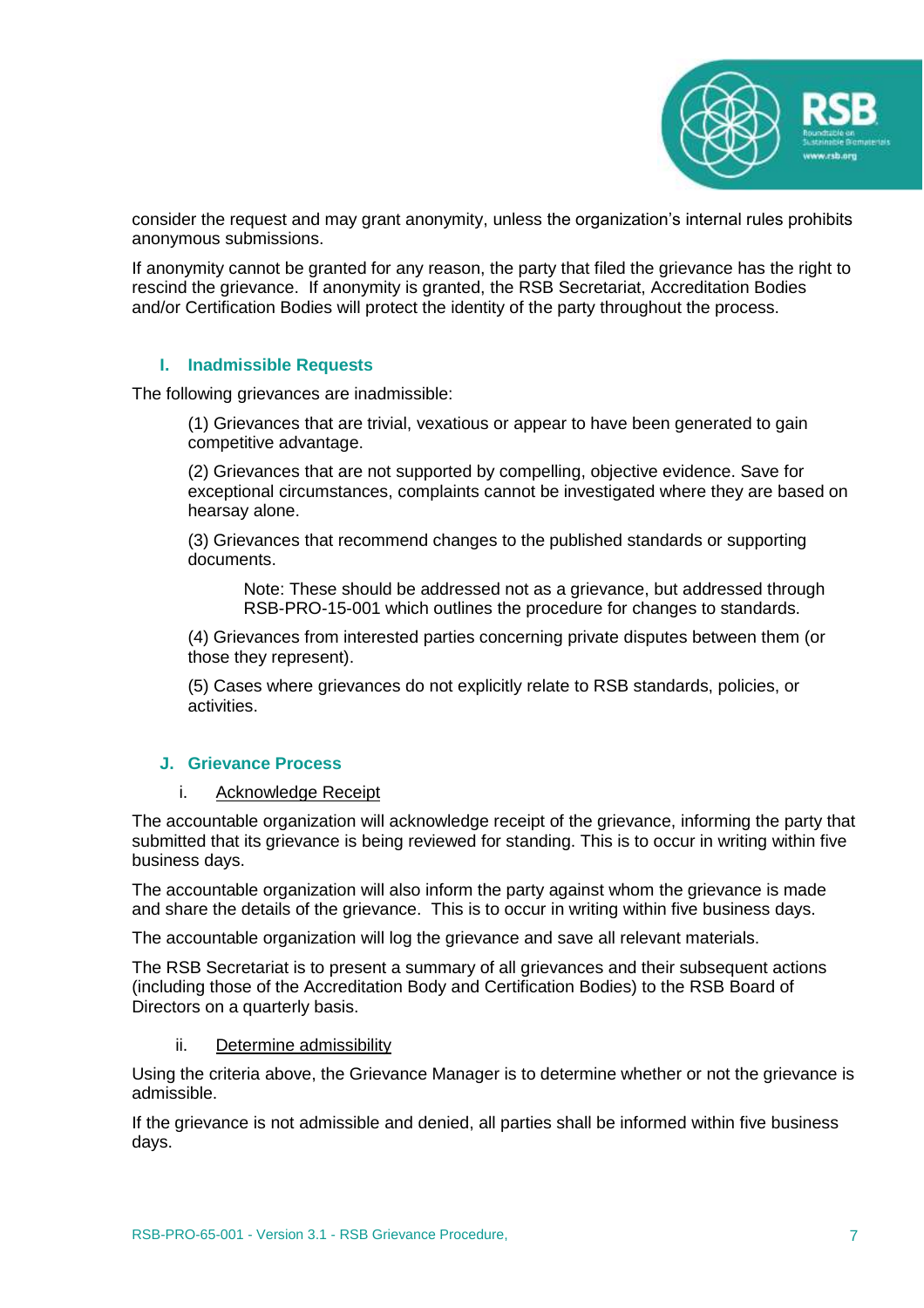

The party that filed the grievance may appeal the decision. In the case of an appeal of admissibility the party is to send the original grievance, the written response from the Accountable Organization, and the rationale for the appeal to the party identified below:

| <b>Denied Admissibility:</b> |   | <b>Submit Appeal To:</b>      |
|------------------------------|---|-------------------------------|
| Certifying Body              | → | <b>Accreditation Body</b>     |
| <b>Accreditation Body</b>    | → | <b>RSB Secretariat</b>        |
| <b>RSB Secretariat</b>       | → | <b>RSB Board of Directors</b> |

Appeals should be filed within 10 days of the denial of admissibility, following the procedure for appeals of the Accountable Organization where relevant. When the appeal is received, the Grievance Manager will inform the Accountable Organization that denied admissibility and the party to whom the grievance is against that an admissibility appeal has been made.

The organization which has received the appeal has ten days in which to uphold the denial or to overrule and make the grievance admissible. If denial is upheld, then no investigation will proceed and no more appeals can be made. If the organization rules that the grievance is admissible, the Accountable Organization that originally denied admissibility shall investigate the grievance.

# iii. Determine the investigation process

<span id="page-8-0"></span>If the grievance is admitted, the Grievance Manager will define an investigation process and share this with the relevant parties within fifteen business days.

### iv. Conduct investigation

<span id="page-8-1"></span>The Grievance Manager will conduct the investigation him/herself or nominate an individual to carry out the investigation. The investigation will be based upon written documentary evidence supplied by both the party that has brought the grievance and the party which is the subject of the grievance. The investigator should make efforts to allow the two parties to counter the evidence of the other, if agreed to by the parties. The investigator may solicit and collect any additional information necessary, including conducting telephone and email interviews. The investigator may request a field inspection to augment the documentary evidence.

The parties shall provide to the investigator the means, resources and authority necessary to execute the investigation in a timely, comprehensive, consistent, transparent, and effective manner. Failure to cooperate could result, for instance, in suspension of the certificate of a Participating Operators, of the accreditation of a Certification Body, or a recommendation to the RSB Assembly of Delegates that an RSB membership be terminated.

The investigator is to prepare a written report with his/her findings and recommendations, including the possibility to conduct a field investigation. The report should be completed within 90 days of receipt of the formal grievance. The parties should agree with whom the report can be shared. If the timeline is to be different (e.g. in case a field investigation is not immediately possible due to seasonality of operations or for security reasons), this is to be clearly explained to all parties involved.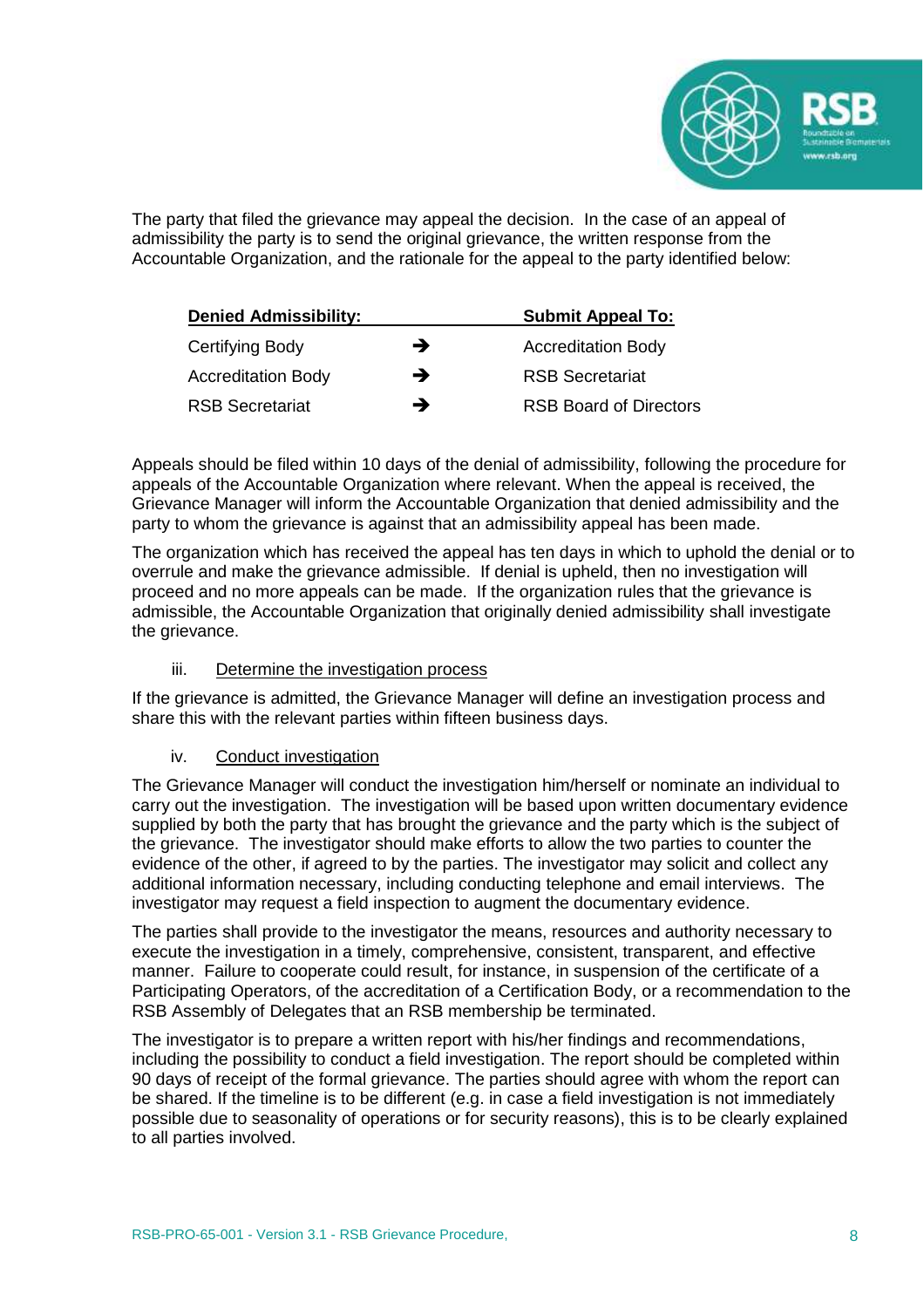

### **K. Potential outcomes**

<span id="page-9-0"></span>If the conclusion of the investigator is that the allegations are unfounded, the parties will be informed of that finding and the party that brought the grievance can pursue an appeal under the procedure outlined in the next section.

In the case of a breach of standards where the evidence supports the allegation, the Certification Body or the Accreditation Body is to follow their Standard Operating Procedure for managing disputes, complaints, and appeals. This may include convening an internal appeals committee or certification committee to rule on the findings and measures.

In the case of poor quality auditing/certification processes on the part of the Certification Body, it is the Accreditation Body's sole discretion to determine the action.

| Table 3                                                                                                                           |                                                                                                                                                                                                                                                                                                 |  |  |  |
|-----------------------------------------------------------------------------------------------------------------------------------|-------------------------------------------------------------------------------------------------------------------------------------------------------------------------------------------------------------------------------------------------------------------------------------------------|--|--|--|
| <b>Finding</b>                                                                                                                    | <b>Possible Outcomes / Next Steps</b>                                                                                                                                                                                                                                                           |  |  |  |
| Breach of Standards by a<br><b>Certified Operator</b>                                                                             | -A subsequent audit will focus on the issue<br>-Corrective actions are recommended, agreed to and<br>implemented within an agreed-upon timeframe<br>-Suspension of a certificate<br>-Decertification of the Operator                                                                            |  |  |  |
| Breach of RSB Standards or<br>Policies by a Certification Body<br>(e.g. Poor quality<br>auditing/certification<br>processes)      | -Improvements to operating procedures are published and<br>implemented within an agreed-upon timeframe<br>-Probationary period, suspension or termination of an<br>auditor<br>-Suspension of accreditation as an RSB Certification Body <sup>1</sup><br>-Withdrawal of Accreditation to the RSB |  |  |  |
| Breach of RSB Standards or<br>Policies by an Accreditation<br>Body (e.g. Poor quality<br>surveillance/accreditation<br>processes) | -Improvements to operating procedures are published and<br>implemented within an agreed-upon timeframe<br>-Suspension of recognition as an RSB Accreditation Body<br>-Withdrawal of Recognition by the RSB                                                                                      |  |  |  |
| <b>Failure of RSB Secretariat to</b><br>follow governance<br>processes/policies/operating<br>procedures                           | -Acknowledge failures and revisit<br>processes/policies/operating procedures<br>-Determine corrective actions/improve operating<br>procedures<br>-Probation or termination of staff                                                                                                             |  |  |  |
| RSB Member in violation of<br>membership requirements<br>$-1 - 12$                                                                | -Recommend to the Assembly of Delegates probation or<br>suspension of a member<br>-Suspension of membership<br>$\sim 2$ all $\sim 10$ and $\sim 10$                                                                                                                                             |  |  |  |

Possible outcomes and next steps are outlined in the table below.

Other recommendations, outcomes, and next steps may be considered.

All investigation reports concerning a Certification Body are to be shared with the Accreditation Body, and the RSB Secretariat.

 $\overline{a}$ 

<sup>1</sup> The Accreditation Body should determine a process for what happens to Operators currently certified by the suspended or disaccredited CB.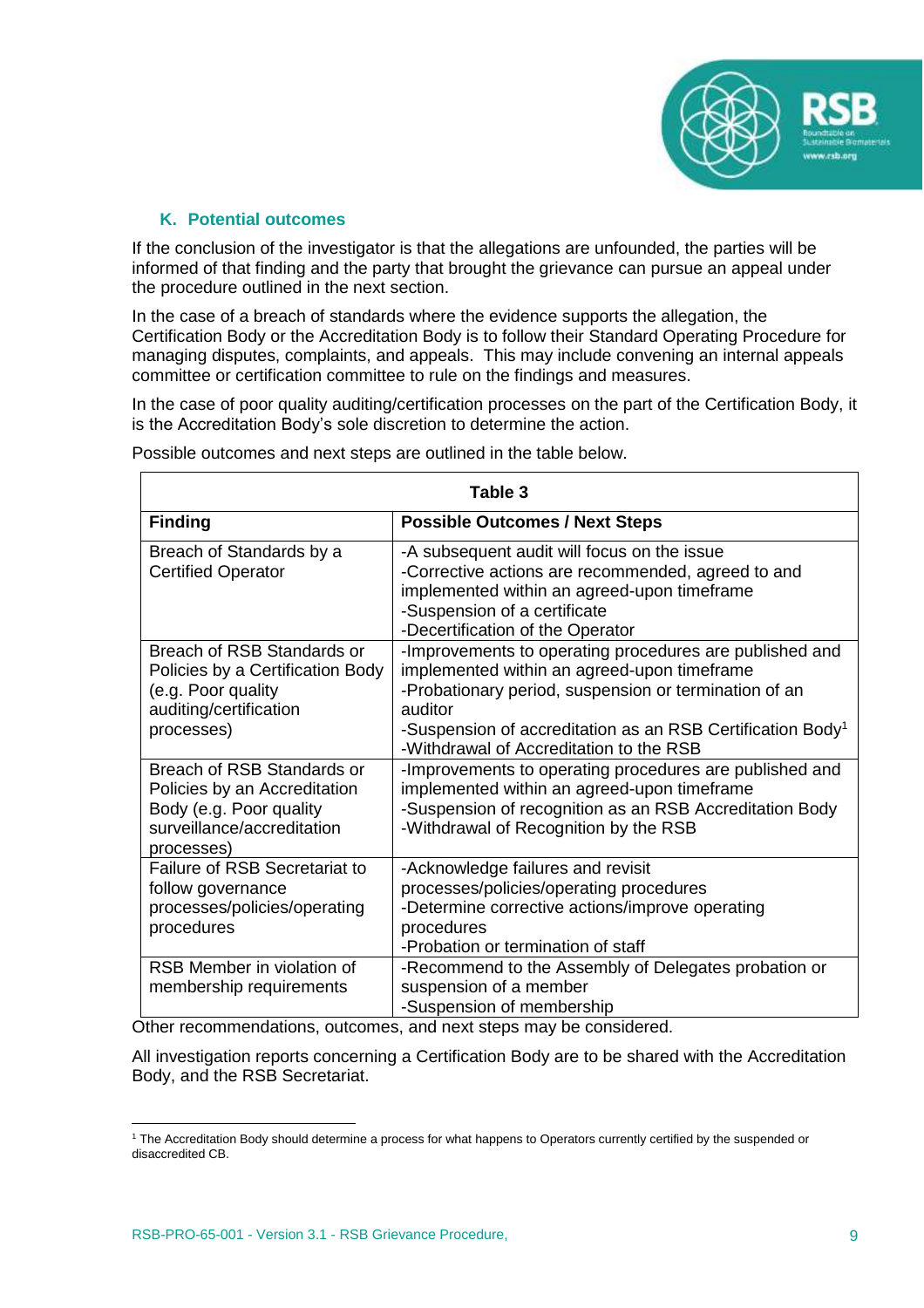

# <span id="page-10-0"></span>**L. Appeals**

If either party is unhappy with the findings of the investigation and the outcomes, they have thirty business days in which to appeal. Appeals may be submitted to the organization overseeing the activities of the Accountable Organization with which the grievance was originally filed (see below). Where relevant, the appeal shall follow the procedure for appeals of the organization to which the appeal is submitted. The appeal shall be received in writing and shall contain the rationale for the appeal.

| <b>Accountable Organization:</b> | <b>Submit Appeal To:</b> |                               |
|----------------------------------|--------------------------|-------------------------------|
| Certifying Body                  | →                        | <b>Accreditation Body</b>     |
| <b>Accreditation Body</b>        | →                        | <b>RSB Secretariat</b>        |
| <b>RSB Secretariat</b>           | →                        | <b>RSB Board of Directors</b> |

Only one appeal is allowed. In the case of an appeal, an internal committee within the organization which receives the appeal will be convened to review it and make a decision on the case within 30 days, except when an Accreditation Body considers the appeal equivalent to a new complaint, in which case the process and related timeline described in section J may apply.

The outcome of the appeals process is final.

# <span id="page-10-1"></span>**M. Confidentiality**

RSB aims to make each Operator, Certification Body or Accreditation Body grievance transparent and will do this via an online tracking tool which posts the grievance and the relevant actions.

RSB may in some cases wish to protect the privacy and integrity of the parties involved by keeping the grievance and subsequent actions and decisions confidential. This decision is at RSB's sole discretion.

### **N. Record-keeping**

<span id="page-10-2"></span>Records including the investigation report and all other written materials will be saved by the Accountable Organization for a minimum period of five years.

### **O. Use of the RSB label and name**

<span id="page-10-3"></span>At any point in the process, the RSB Secretariat may require that use of the RSB label or any other public affiliation with RSB be suspended while investigations and resolutions are ongoing.